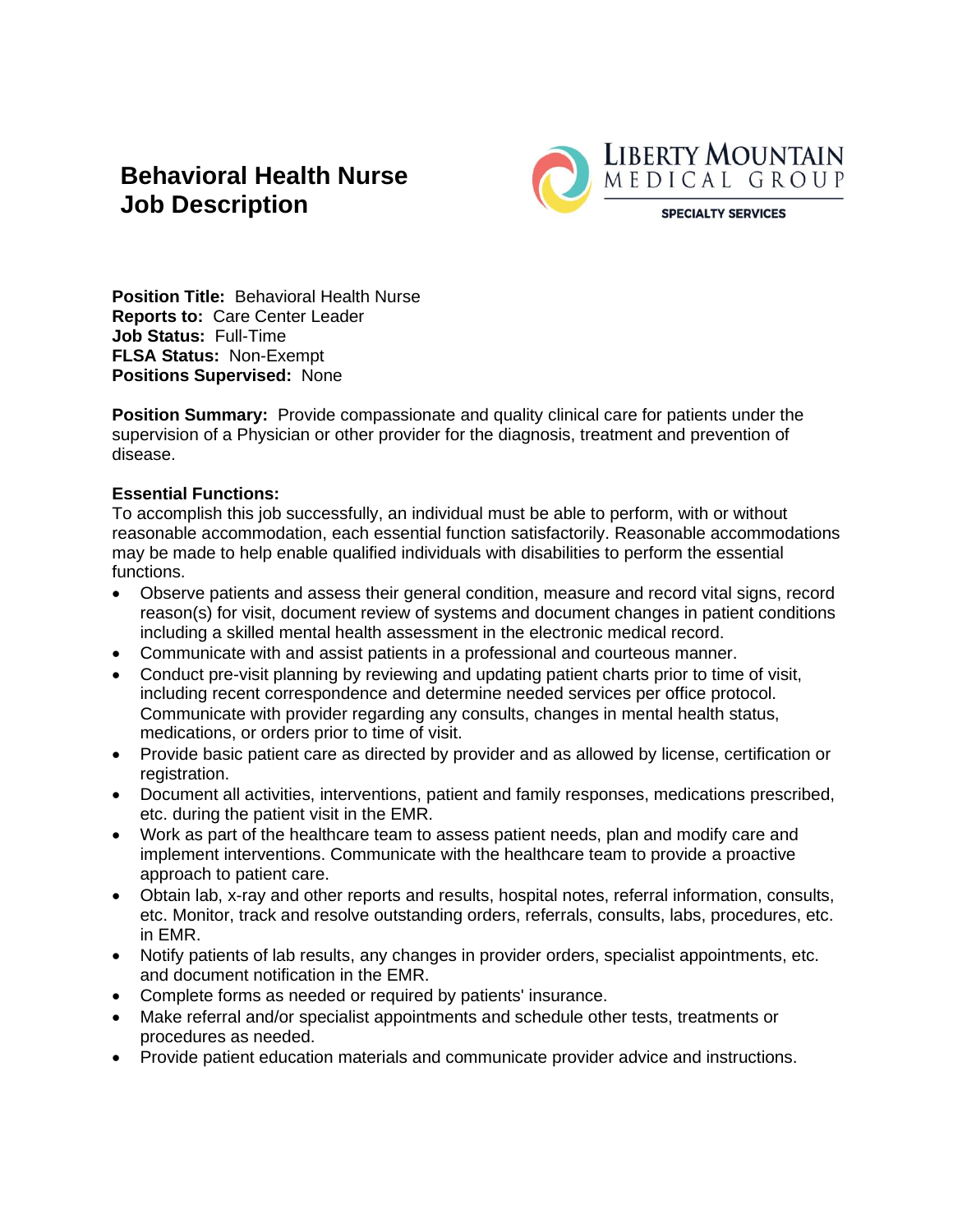- Assess and triage patient calls including identifying necessary plan of action within office policy such as scheduling an appointment, triaging for a provider or directing the patient to the ER, etc. as needed.
- Adhere to infection control safety guidelines and confidentiality policies.
- Complete training for Centra's Provider Portal and utilize the Portal to obtain test reports and results, consult notes and other records as needed.
- Fulfill organizational responsibilities as assigned which include: respect and promote patient's rights, respond quickly and appropriately to emergency situations and share problems relating to patients and/or team members with Care Center Leader or supervisor quickly. Provide safe, patient centered, compassionate and competent care.
- Establish and maintain effective working relationships with patients, providers, team members, insurance companies and the public. Work with peers and providers in a team environment.
- Participate in quality improvement projects. Attend training and meetings as required. Maintain annual competencies for nursing license. Maintain CPR certification.
- Perform all other duties as assigned.

### **Competencies:**

- Knowledge of medical office principles, standards, applications and tests.
- Knowledge of medical office safety, cleanliness and infection control policies and regulations.
- Knowledge of medical office equipment uses and maintenance.
- Accuracy Ability to perform work accurately and thoroughly.
- Communication Ability to communicate effectively verbally and in writing.
- Computer Skills Proficient ability to use a computer and electronic medical record.
- Confidentiality Maintain patient, team member and employer confidentiality. Comply with all HIPAA regulations.
- Customer Service Oriented Friendly, cheerful and helpful to patients and others. Ability to meet patients and others needs while following office policies and procedures.
- Detail Oriented Ability to pay attention to the minute details of a project or task.
- Flexibility Ability to adapt easily to changing conditions and work responsibilities.
- Positivity Display a positive attitude and is a positive agent for change.
- Teamwork Work as part of a team and collaborate with co-workers.
- Working Under Pressure Ability to complete assigned tasks under stressful situations.

#### **Education and Experience:**

- Associate's Degree or higher preferred
- Behavioral Health experience preferred

## **Certification and Licensure:**

• LPN or RN license required

#### **Work Environment:**

- Environmentally controlled medical office environment
- Fast paced environment with occasional high pressure or emergent situations
- Frequent exposure to bodily fluids
- Possible exposure to infectious specimens, communicable diseases, toxic substances, ionizing radiation, medicinal preparations and other conditions common to a laboratory and medical office environment